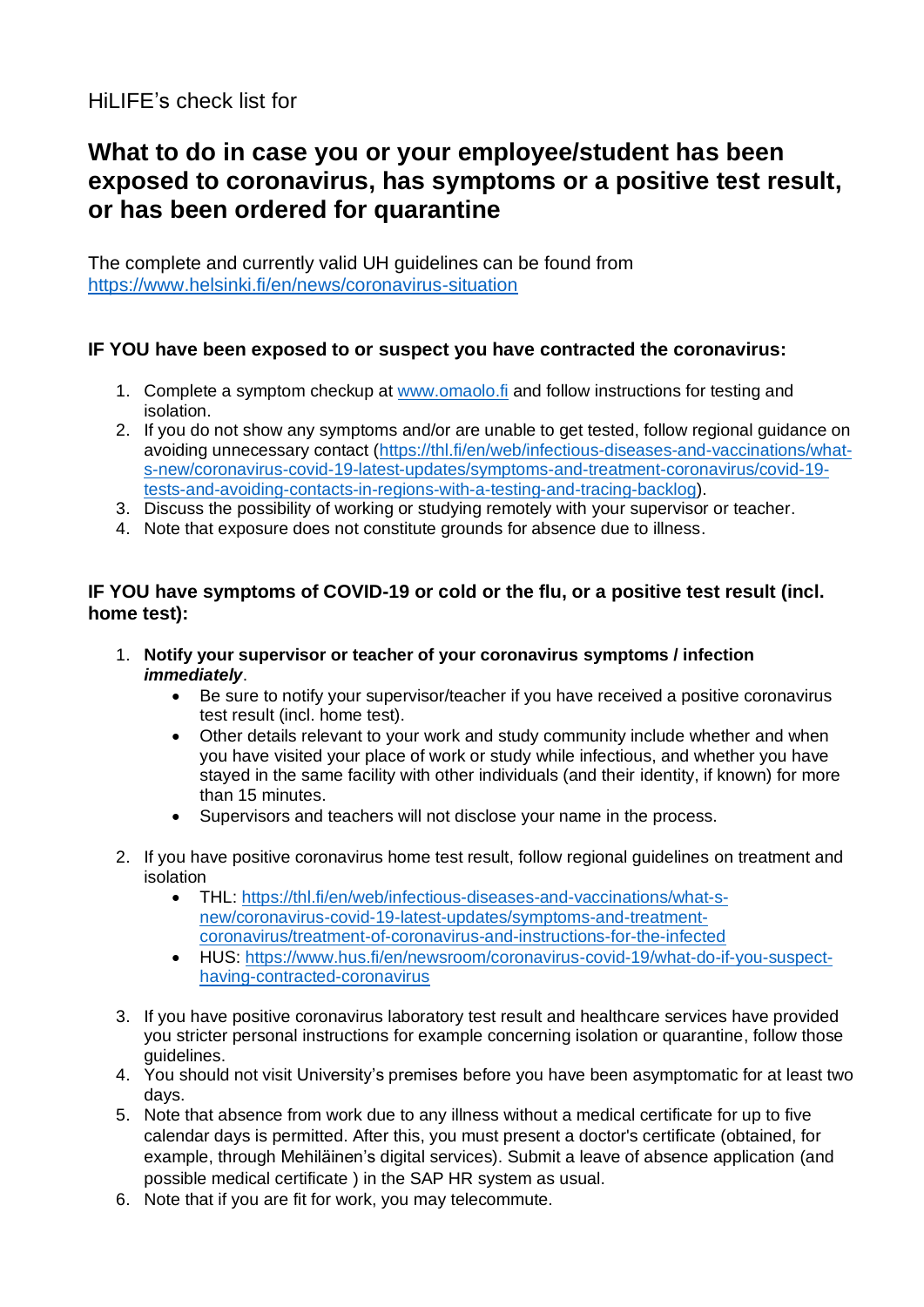## **IF YOU have been ordered for quarantine by health officials:**

- **1. Notify your supervisor of the quarantine and its estimated duration** *immediately***.**
- **2. Report to your supervisor if the quarantine is due to exposure to coronavirus at work.** 
	- Relevant details include how, when and where the exposure occurred (e.g. working in the same lab space as an infected person; date and time; address) and what tasks you were performing.
- 3. Agree on any potential absences, telecommuting and holiday arrangements. When needed
	- apply for the sickness allowance paid on account of an infectious disease from Kela.
	- submit a medical certificate within 10 days to Payroll Services and a leave of absence application in the SAP HR system. In the application, specify the reason for your absence as 'quarantine'.

### **IF YOUR EMPLOYEE OR STUDENT has contracted coronavirus (received a positive laboratory or home test result):**

1. Direct the employee or student to follow guidelines in section "IF YOU have symptoms of COVID-19 or cold or the flu, or a positive test result (incl. home test)" above.

### **If she/he has recently visited University's premises:**

- 2. **Notify the Head of the Unit (BI/FIMM/NC/LAC/joint activities)** *immediately* (with the details received from your employee/student). The Unit Head will notify the HiLIFE Director and Covid team, and handles communications to the wider work community when needed.
- 3. **Notify potentially exposed colleagues, visitors and customers** *immediately* of the infection and potential exposure at work, and direct them to follow guidelines in section "IF YOU suspect you have contracted the coronavirus" above.
	- This includes colleagues/visitors/customers who, based on the information from your employee/student and your unit's facilities booking system, have spent over 15 minutes at the relevant facility (e.g. your research group). A more detailed tracing of infection is not within your responsibilities.
	- If you need to notify members in another research group notify also their PI/supervisor.
	- **Do not disclose information about individuals**, just the time and place of a potential exposure.
	- The HiLIFE/Operative Unit Head contacts the Head of HR and they will jointly handle communications to the wider work community when needed, so **do not use the Unit's general staff email list** etc.
- 4. Unless you have agreed otherwise with the Head of the Unit, contact the relevant porter together with Unit Head so the porter can arrange for the premises to be cleaned. Porters arrange cleaning following their own guidelines and based on the information from you.

| <b>Building</b>                       | <b>Phone number</b>         | <b>Email address</b>       |
|---------------------------------------|-----------------------------|----------------------------|
| Viikki Biocenter 1                    | 02941 59000                 | viikink9-vahti@helsinki.fi |
|                                       | (senior porter 02941 58044) |                            |
| Viikki Biocenter 2                    | 02941 59002                 | viikink5-vahti@helsinki.fi |
|                                       | (senior porter 02941 58044) |                            |
| Viikki Biocenter 3                    | 02941 59900                 | viikink1-vahti@helsinki.fi |
|                                       | (senior porter 02941 58044) |                            |
| Biomedicum 1                          | 02941 25000                 | infopiste@biomedicum.fi    |
| Biomedicum 2                          | 02941 25001                 | infopiste@biomedicum.fi    |
| (or via the UH switchboard 02941 911) |                             |                            |